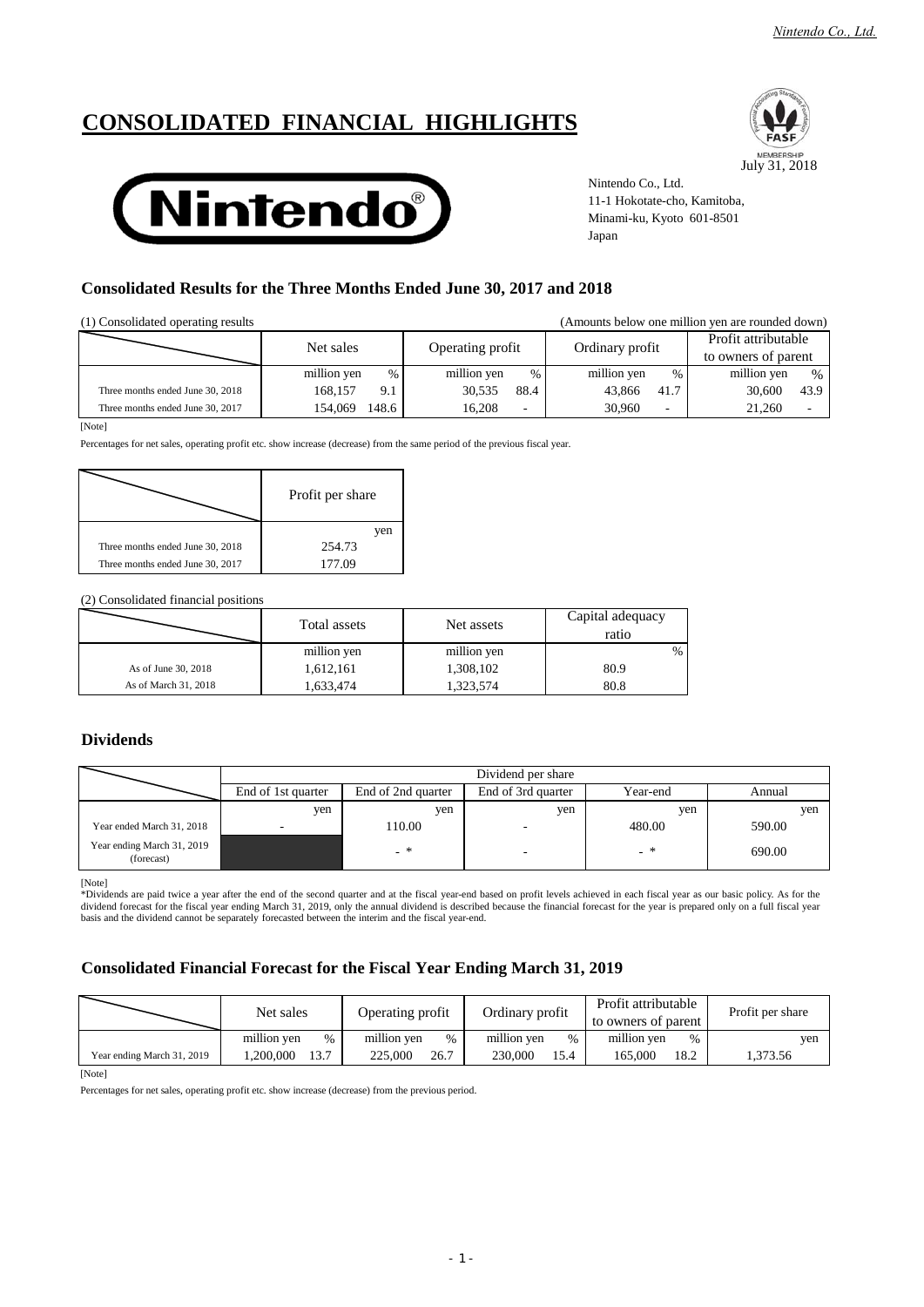### **Others**

| (1) Changes for important subsidiaries during the three-month period ended June 30, 2018                                                                                        | : Not applicable   |                                       |                                                                              |
|---------------------------------------------------------------------------------------------------------------------------------------------------------------------------------|--------------------|---------------------------------------|------------------------------------------------------------------------------|
| (2) Application of peculiar methods for accounting procedures                                                                                                                   |                    |                                       | : Applicable                                                                 |
| (3) Changes in accounting procedures:<br>1) Related to accounting standard revisions etc.<br>2) Other changes<br>3) Changes in accounting estimates<br>4) Modified restatements |                    |                                       | : Not applicable<br>: Not applicable<br>: Not applicable<br>: Not applicable |
| (4) Outstanding shares (common shares)                                                                                                                                          |                    |                                       |                                                                              |
| 1) Number of shares outstanding (including treasury shares)                                                                                                                     |                    |                                       |                                                                              |
| As of Jun. 30, 2018 :                                                                                                                                                           | 141,669,000 shares | As of Mar. 31, 2018 :                 | 141,669,000 shares                                                           |
| 2 Number of treasury shares                                                                                                                                                     |                    |                                       |                                                                              |
| As of Jun. 30, 2018 :                                                                                                                                                           | 21,543,340 shares  | As of Mar. 31, 2018 :                 | 21,543,231 shares                                                            |
| 3 Average number of shares<br>Three months ended<br>Jun. 30, 2018 :                                                                                                             | 120,125,720 shares | Three months ended<br>Jun. 30, 2017 : | 120,056,885 shares                                                           |

[Notes]<br>1. This earnings release report is not subject to quarterly review procedures based on the Financial Instruments and Exchange Act.<br>2. Forecasts announced by the Company (Nintendo Co., Ltd.) referred to above were p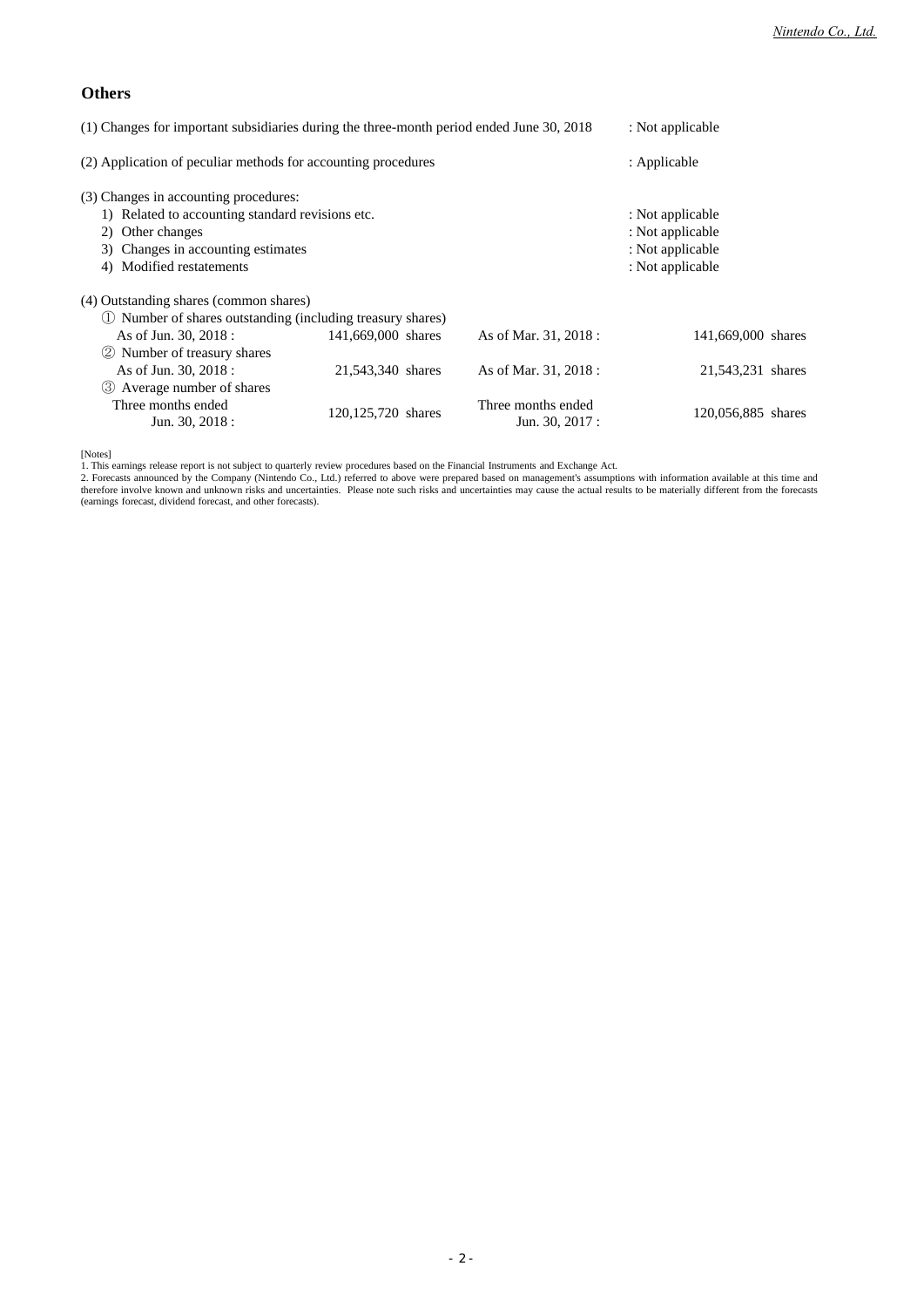#### **1. Consolidated Operating Results**

During the first quarter of this period (April through June 2018), for Nintendo Switch*, Donkey Kong Country: Tropical Freeze* was released in May and became popular, selling 1.40 million units worldwide. *Mario Tennis Aces*, released in June, is also off to a good start, with 1.38 million units sold. We also released Nintendo Labo in April as an offering of new ways to play that gained a lot of attention globally, and was very well received by consumers who purchased it. Sales of Nintendo Labo series overall reached 1.39 million units. Additionally, sales of popular titles released during the previous fiscal year, and of titles released by other software publishers are showing steady growth. As a result, hardware and software sales came to 1.88 million units (4.4% decrease on a year-onyear basis), and 17.96 million units (120.8% increase on a year-on-year basis) respectively. Hardware sales of Nintendo 3DS, now in its 8th year since launch, reached 0.36 million units sold (61.9% decrease on a year-on-year basis), while 2.95 million software units were sold (49.6% decrease on a year-on-year basis). We also re-launched the Nintendo Entertainment System: NES Classic Edition in June, and recorded sales of 1.26 million units.

Turning to our digital business for dedicated video game platforms, sales of downloadable versions of packaged software and add-on content for Nintendo Switch showed especially good growth, bringing digital sales to 18.5 billion yen (68.0% increase on a year-onyear basis).

In our smart-device business, consumers are continuing to enjoy currently available titles like *Super Mario Run*, *Fire Emblem Heroes* and *Animal Crossing: Pocket Camp*. Smart devices and IP related income reached 9.0 billion yen (0.4% increase on a year-onyear basis).

Total sales reached 168.1 billion yen (of which overseas sales were 128.7 billion yen or 76.6% of the total sales). Operating profit came to 30.5 billion yen, ordinary profit was 43.8 billion yen, and profit attributable to owners of parent totaled 30.6 billion yen.

#### **2. Consolidated Financial Forecast**

For Nintendo Switch, hardware sales in every region have been trending upwards since the video game expo, E3, was held in the US in June. In parallel with an increase in digital sales, software sales also have been moving in good shape towards the holiday season.

Between this summer and the end of the year, *Captain Toad: Treasure Tracker* will be released in July, followed by *Nintendo Labo Toy-Con 03: Vehicle Kit* as the third Nintendo Labo product in September and *Super Mario Party* in October. The latest series titles, *Pokémon Let's Go, Pikachu*! and *Pokémon: Let's Go, Eevee!* will be released in November, and then *Super Smash Bros. Ultimate* will be released in December. We also expect to release several key titles from other software publishers as we continue to offer attractive titles that are filled with variety. In September, we plan to launch Nintendo Switch Online, our paid service that expands online functionality for Nintendo Switch. Through all of these efforts, we are working to further accelerate the already great momentum of Nintendo Switch.

For Nintendo 3DS, we will continue to leverage the platform's rich software library and its hardware install base to further expand sales of evergreen titles.

For the smart-device business, we plan to release a new original game application titled *Dragalia Lost* this summer, as well as our Mario Kart application for smart devices, *Mario Kart Tour*, by the end of this fiscal year. As we introduce these new game applications, we will also focus on continued operations for applications that have already been released so that consumers can enjoy playing them for a long time.

There is no revision to the financial forecast for this period originally published on April 26, 2018.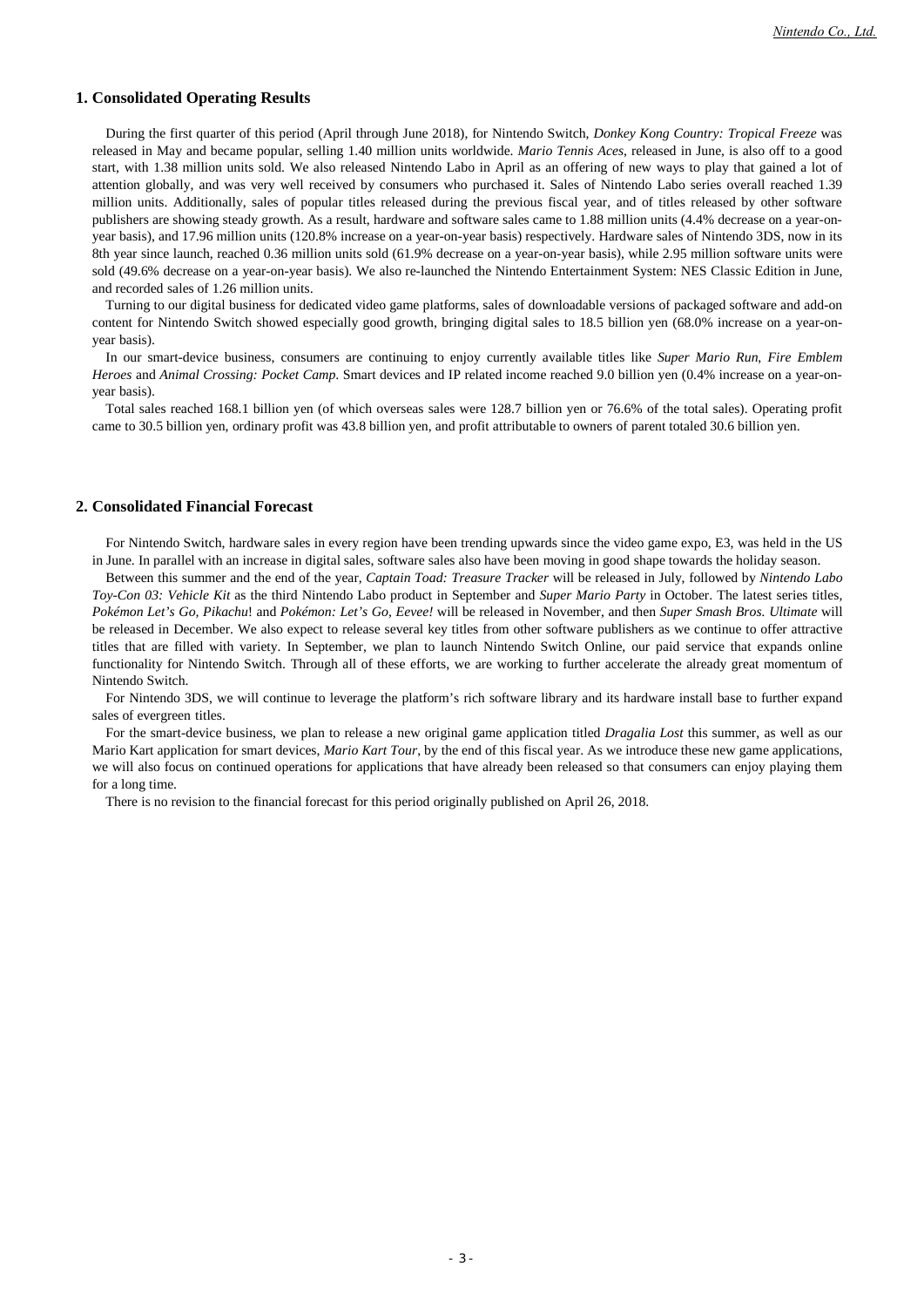## **3. Consolidated Balance Sheets**

|                                                       |                      | million yen         |
|-------------------------------------------------------|----------------------|---------------------|
| Description                                           | As of March 31, 2018 | As of June 30, 2018 |
| (Assets)                                              |                      |                     |
| <b>Current assets</b>                                 |                      |                     |
| Cash and deposits                                     | 744,555              | 632,061             |
| Notes and accounts receivable-trade                   | 69,829               | 77,832              |
| Securities                                            | 243,431              | 190,168             |
| Inventories                                           | 141,795              | 212,843             |
| Other                                                 | 66,405               | 116,966             |
| Allowance for doubtful accounts                       | (87)                 | (90)                |
| <b>Total current assets</b>                           | 1,265,929            | 1,229,781           |
| <b>Non-current assets</b>                             |                      |                     |
| Property, plant and equipment                         | 83,926               | 84,179              |
| Intangible assets                                     | 14,020               | 13,983              |
| Investments and other assets                          |                      |                     |
| Investment securities                                 | 198,538              | 212,753             |
| Other                                                 | 71,059               | 71,464              |
| Total investments and other assets                    | 269,597              | 284,217             |
| <b>Total non-current assets</b>                       | 367,544              | 382,380             |
| <b>Total assets</b>                                   | 1,633,474            | 1,612,161           |
| (Liabilities)                                         |                      |                     |
| <b>Current liabilities</b>                            |                      |                     |
| Notes and accounts payable-trade                      | 138,015              | 160,287             |
| Income taxes payable                                  | 43,390               | 18,225              |
| Provision                                             | 3,217                | 1,376               |
| Other                                                 | 93,452               | 94,897              |
| <b>Total current liabilities</b>                      | 278,076              | 274,787             |
| <b>Non-current liabilities</b>                        |                      |                     |
| Net defined benefit liability                         | 16,609               | 13,395              |
| Other                                                 | 15,213               | 15,875              |
| <b>Total non-current liabilities</b>                  | 31,822               | 29,271              |
| <b>Total liabilities</b>                              | 309,899              | 304,058             |
| (Net assets)                                          |                      |                     |
| <b>Shareholders' equity</b>                           |                      |                     |
| Capital stock                                         | 10,065               | 10,065              |
| Capital surplus                                       | 13,742               | 13,742              |
| Retained earnings                                     | 1,564,240            | 1,537,179           |
| Treasury shares                                       | (250, 679)           | (250, 684)          |
| Total shareholders' equity                            | 1,337,369            | 1,310,303           |
| Accumulated other comprehensive income                |                      |                     |
| Valuation difference on available-for-sale securities | 16,402               | 21,225              |
| Foreign currency translation adjustment               | (34, 736)            | (27,966)            |
| Total accumulated other comprehensive income          | (18, 334)            | (6,741)             |
| Non-controlling interests                             | 4,540                | 4,540               |
| <b>Total net assets</b>                               | 1,323,574            | 1,308,102           |
| <b>Total liabilities and net assets</b>               | 1,633,474            | 1,612,161           |
|                                                       |                      |                     |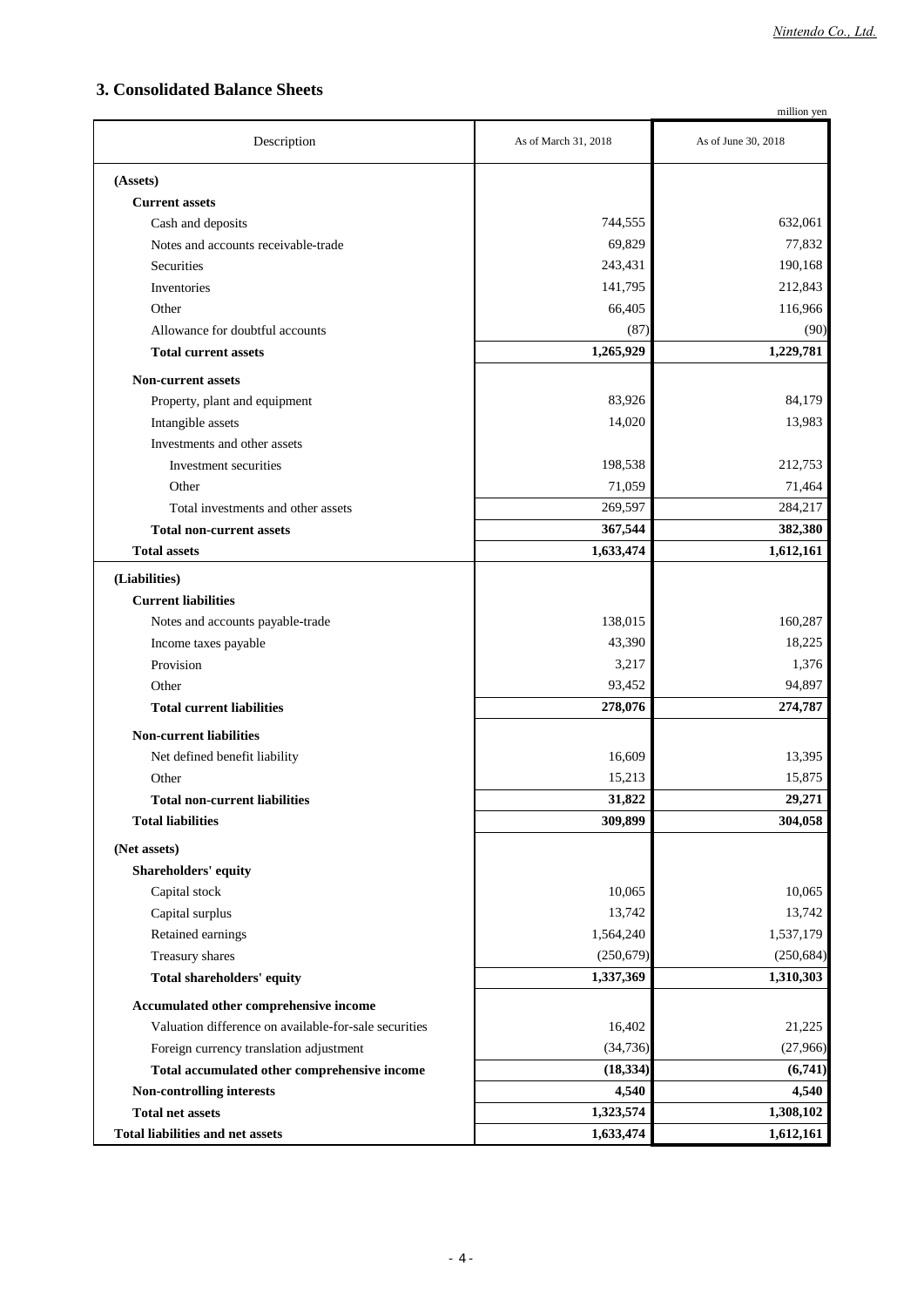# **4. Consolidated Statements of Income**

|                                                         |                                  | million yen                      |
|---------------------------------------------------------|----------------------------------|----------------------------------|
| Description                                             | Three months ended June 30, 2017 | Three months ended June 30, 2018 |
| Net sales                                               | 154,069                          | 168,157                          |
| Cost of sales                                           | 89,339                           | 85,249                           |
| <b>Gross profit</b>                                     | 64,729                           | 82,907                           |
| Selling, general and administrative expenses            | 48,520                           | 52,372                           |
| <b>Operating profit</b>                                 | 16,208                           | 30,535                           |
| Non-operating income                                    |                                  |                                  |
| Interest income                                         | 1,973                            | 2,907                            |
| Foreign exchange gains                                  | 7,139                            | 7,501                            |
| Other                                                   | 5,991                            | 2,980                            |
| Total non-operating income                              | 15,105                           | 13,389                           |
| Non-operating expenses                                  |                                  |                                  |
| Loss on redemption of securities                        | 347                              |                                  |
| Other                                                   | 5                                | 58                               |
| Total non-operating expenses                            | 353                              | 58                               |
| <b>Ordinary profit</b>                                  | 30,960                           | 43,866                           |
| Extraordinary income                                    |                                  |                                  |
| Gain on sales of non-current assets                     | 368                              |                                  |
| Gain on sales of investment securities                  | 40                               | ٠                                |
| Total extraordinary income                              | 409                              |                                  |
| <b>Extraordinary losses</b>                             |                                  |                                  |
| Loss on disposal of non-current assets                  | 6                                |                                  |
| Loss on valuation of investment securities              |                                  | 366                              |
| Total extraordinary losses                              | 6                                | 366                              |
| Profit before income taxes                              | 31,363                           | 43,499                           |
| Total income taxes                                      | 9,568                            | 12,919                           |
| <b>Profit</b>                                           | 21,795                           | 30,580                           |
| Profit (loss) attributable to non-controlling interests | 534                              | (19)                             |
| Profit attributable to owners of parent                 | 21,260                           | 30,600                           |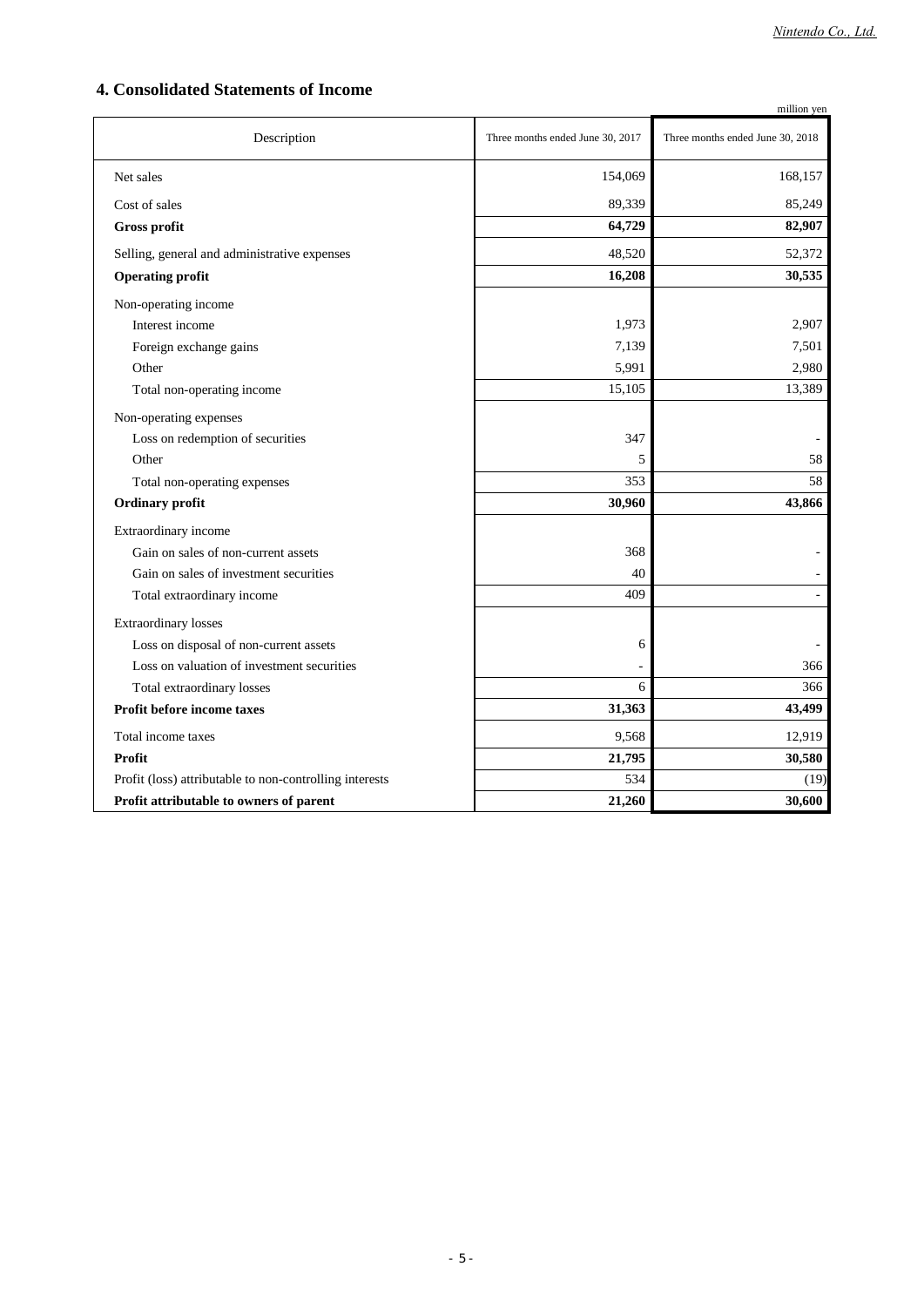#### **5. Consolidated Statements of Comprehensive Income**

|                                                                                      |                                  | million yen                      |
|--------------------------------------------------------------------------------------|----------------------------------|----------------------------------|
| Description                                                                          | Three months ended June 30, 2017 | Three months ended June 30, 2018 |
| <b>Profit</b>                                                                        | 21,795                           | 30,580                           |
| Other comprehensive income                                                           |                                  |                                  |
| Valuation difference on available-for-sale securities                                | 5,439                            | 4,837                            |
| Foreign currency translation adjustment                                              | 8,334                            | 8,073                            |
| Share of other comprehensive income of entities<br>accounted for using equity method | (584)                            | (1,297)                          |
| Total other comprehensive income                                                     | 13,189                           | 11,613                           |
| <b>Comprehensive income</b>                                                          | 34,984                           | 42,193                           |
| (Comprehensive income attributable to)                                               |                                  |                                  |
| Comprehensive income attributable to owners of parent                                | 34,391                           | 42,193                           |
| Comprehensive income attributable to non-controlling interests                       | 592                              | $\Omega$                         |

#### **6. Notes Pertaining to Consolidated Financial Statements**

Application of peculiar methods for accounting procedures

With respect to certain consolidated subsidiaries, corporate income tax amount is calculated by taking the amount of profit before income taxes through the three-month period ended June 30, 2018 multiplied by reasonably estimated annual effective tax rate with the effects of deferred taxes reflected.

#### Additional information

Effective beginning the three-month period ended June 30, 2018, Nintendo has adopted the "Partial Amendments to Accounting Standard for Tax Effect Accounting, etc. (ASBJ Guidance No.28 of February 16, 2018)." As a result of adoption, deferred tax assets have been classified in the section of investments and other assets, and deferred tax liabilities have been classified in the section of non-current liabilities.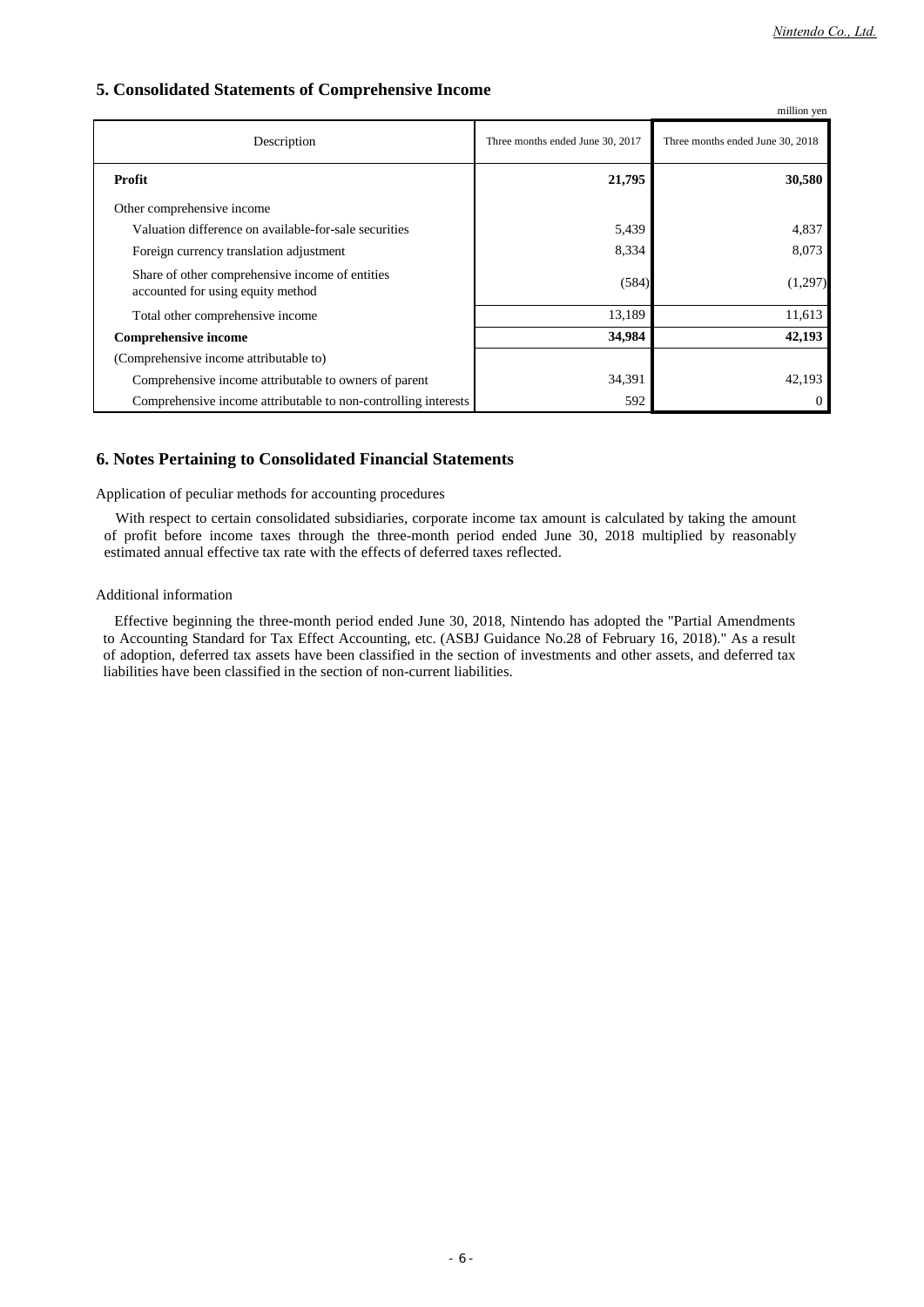# **7. Others**

| (1)Consolidated sales information |                                             |        |              |        |        | million yen |
|-----------------------------------|---------------------------------------------|--------|--------------|--------|--------|-------------|
|                                   |                                             | Japan  | The Americas | Europe | Other  | Total       |
|                                   | Dedicated video game platform (*1)          | 34,589 | 69,124       | 33,799 | 21,003 | 158,517     |
|                                   | of which Nintendo 3DS platform              | 2,146  | 5,991        | 3,028  | 536    | 11,703      |
| Three months ended                | of which Nintendo Switch platform           | 28,910 | 54,913       | 26,881 | 18,882 | 129,587     |
| June 30, 2018                     | of which the others $(*2)$                  | 3,533  | 8,218        | 3,890  | 1,584  | 17,226      |
|                                   | Smart devices, IP related income, etc. (*3) | 4,528  | 3,531        | 626    | 411    | 9,097       |
|                                   | Playing cards, etc.                         | 274    | 265          |        |        | 541         |
|                                   | Total                                       | 39,393 | 72,920       | 34,428 | 21,415 | 168,157     |
|                                   |                                             |        |              |        |        |             |
|                                   |                                             | Japan  | The Americas | Europe | Other  | Total       |
|                                   | Dedicated video game platform (*1)          | 35,754 | 61,771       | 34,238 | 12,850 | 144,615     |
|                                   | of which Nintendo 3DS platform              | 9,325  | 12,504       | 7,707  | 1,556  | 31,094      |
| Three months ended                | of which Nintendo Switch platform           | 23,576 | 44,664       | 24,643 | 10,923 | 103,808     |
| June 30, 2017                     | of which the others $(*2)$                  | 2,852  | 4,602        | 1,887  | 370    | 9,712       |
|                                   | Smart devices, IP related income, etc. (*3) | 4,359  | 3,843        | 686    | 172    | 9,062       |
|                                   | Playing cards, etc.                         | 155    | 228          |        |        | 391         |
|                                   | Total                                       | 40,269 | 65,844       | 34,932 | 13,023 | 154,069     |

[Note] Digital sales in dedicated video game platform (\*4):

Three months ended June 30, 2017: 11.0 billion yen Three months ended June 30, 2018: 18.5 billion yen

\*1 Each platform includes hardware, software (including downloadable versions of packaged software, download-only software and add-on content) and accessories.

\*2 Includes amiibo, Virtual Console and platforms other than Nintendo 3DS or Nintendo Switch.

\*3 Includes income from smart-device content and royalty income.

\*4 Includes downloadable versions of packaged software, download-only software and add-on content.

| (2) Other consolidated information            |             |                    |                    | million yen                |
|-----------------------------------------------|-------------|--------------------|--------------------|----------------------------|
|                                               |             | Three months ended | Three months ended | Year ending March 31, 2019 |
|                                               |             | June 30, 2017      | June 30, 2018      | (Forecast)                 |
| Depreciation of property, plant and equipment |             | 1,558              | 1,513              | 6,000                      |
| Research and development expenses             |             | 15,857             | 16.796             | 70,000                     |
| Advertising expenses                          |             |                    | 14.267             | 85,000                     |
| Average exchange rates                        | $1$ USD $=$ | 111.09 yen         | $109.07$ yen       | $105.00$ yen               |
|                                               | $1 Euro =$  | $122.19$ yen       | 130.06 yen         | $125.00$ yen               |
|                                               |             |                    |                    |                            |
| Consolidated net sales in U.S. dollars        |             | 0.5 billion        | $0.6$ billion      |                            |
| Consolidated net sales in Euros               |             | $0.2$ billion      | $0.2$ billion      |                            |
| Non-consolidated purchases in U.S. dollars    |             | $0.8$ billion      | 1.5 billion        |                            |

#### (3)Balance of major assets and liabilities in foreign currencies (non-consolidated) million U.S. dollars/euros

|            |                               | As of March 31, 2018 |               | As of June 30, 2018 |               | As of March 31, 2019    |
|------------|-------------------------------|----------------------|---------------|---------------------|---------------|-------------------------|
|            |                               | Balance              | Exchange rate | <b>Balance</b>      | Exchange rate | Estimated exchange rate |
| <b>USD</b> | Cash and deposits             | 2,069                |               | 2.055               |               |                         |
|            | Accounts receivable-trade     | 1,853                | l USD=        | 813                 | l USD=        | $1$ USD $=$             |
|            | Accounts payable-trade        | 1,058                | 106.24 yen    | 1,243               | $110.54$ yen  | $105.00$ yen            |
|            | Loans payable to subsidiaries | 300                  |               | 300                 |               |                         |
| Euro       | Cash and deposits             | 571                  | $Euro=$       | 612                 | l Euro=       | 1 Euro=                 |
|            | Accounts receivable-trade     | 403                  | 130.52 yen    | 403                 | 127.91 yen    | $125.00$ yen            |